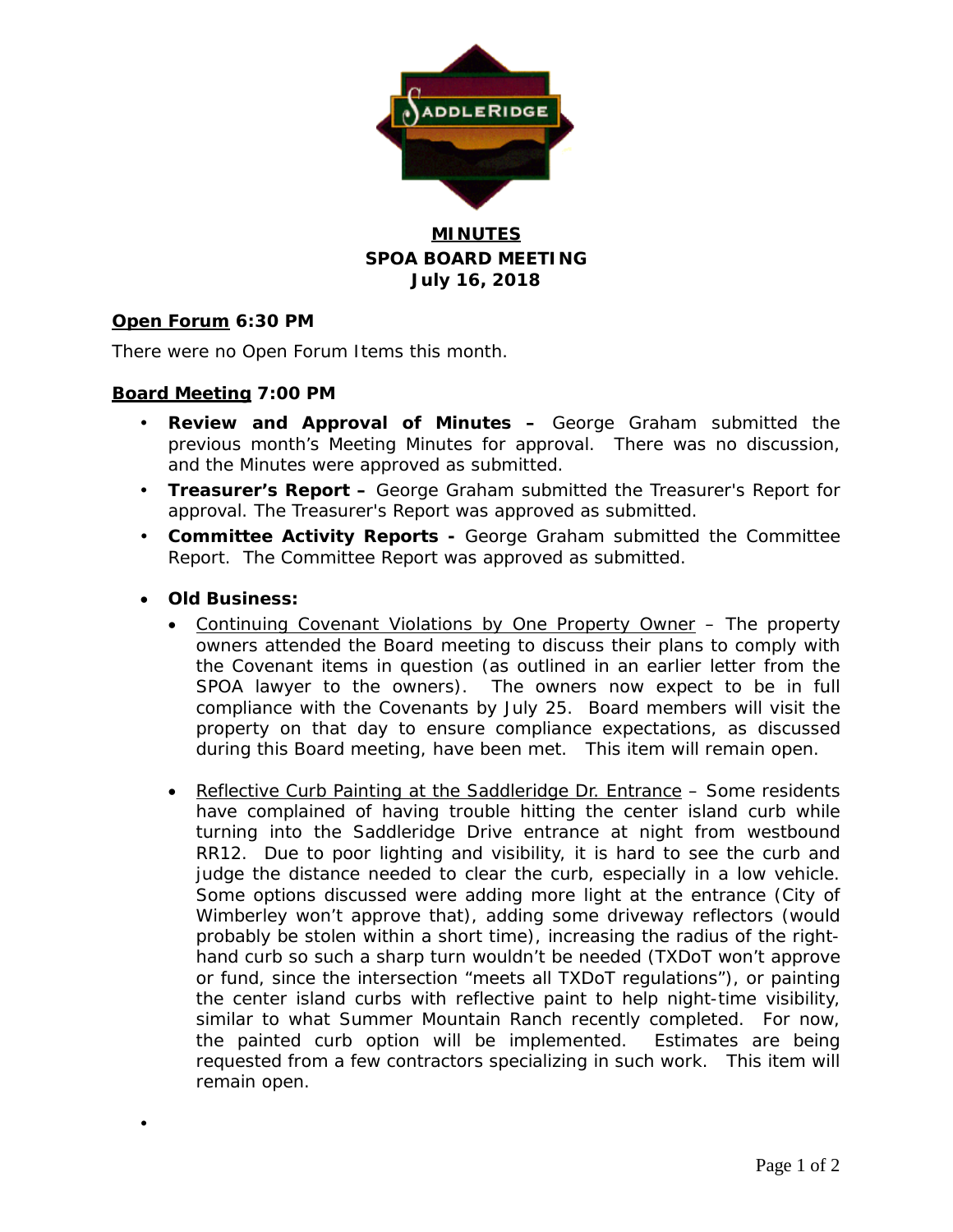# **New Business:**

• There were no New Business items.

The meeting was adjourned at 7:10 PM.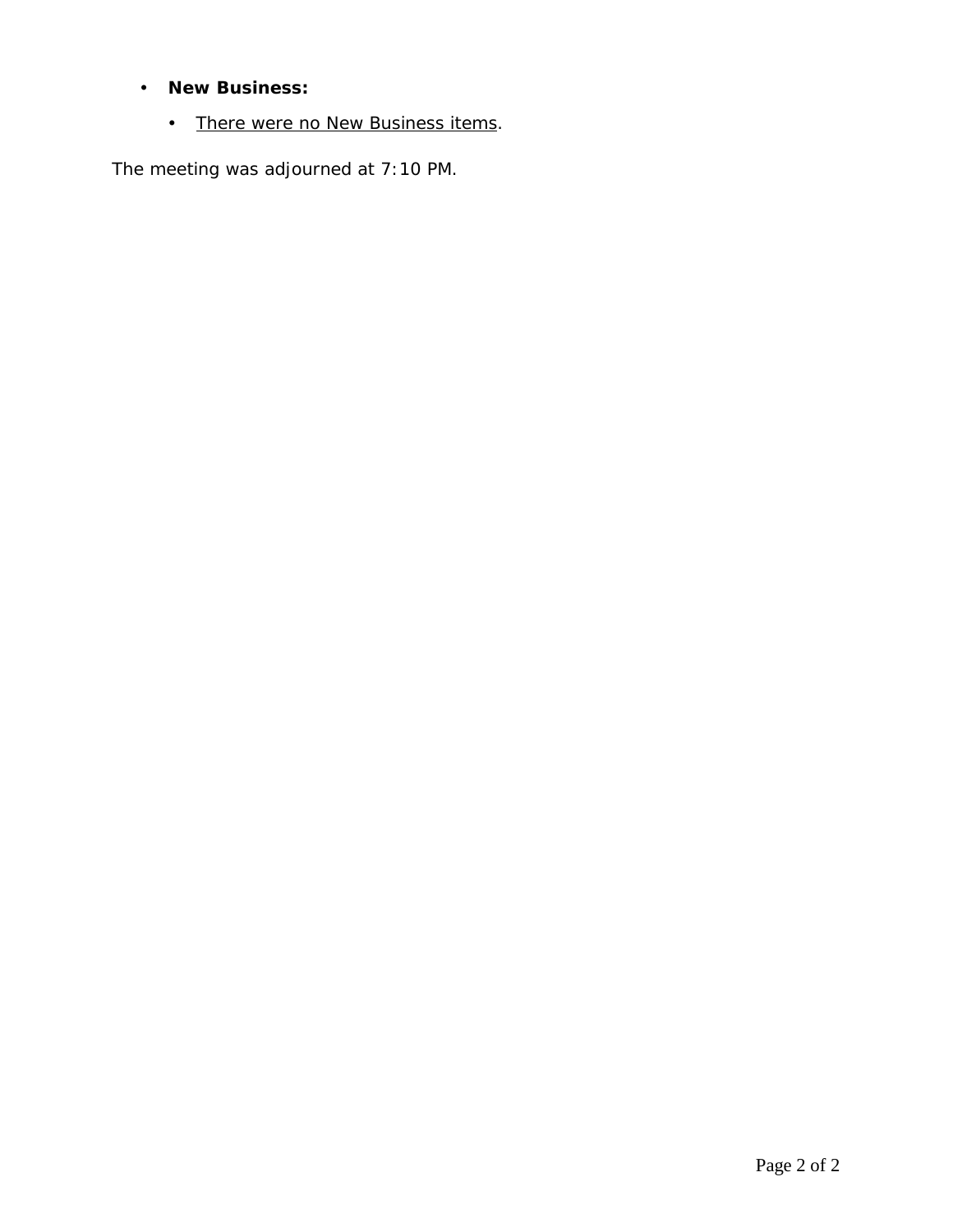# SPOA 07/02/18 07/02/18

| As of June 30, 2018 |  |  |  |  |  |
|---------------------|--|--|--|--|--|
|---------------------|--|--|--|--|--|

|                                               | Jun 30, 18              | Jun 30, 17              | \$ Change         |
|-----------------------------------------------|-------------------------|-------------------------|-------------------|
| <b>ASSETS</b>                                 |                         |                         |                   |
| <b>Current Assets</b>                         |                         |                         |                   |
| <b>Checking/Savings</b>                       |                         |                         |                   |
| Ozona CD #305501                              | 25,419.34               | 25,368.55               | 50.79             |
| Ozona CD #305552                              | 25,398.51               | 25,347.77               | 50.74             |
| <b>Ozona Checking</b>                         | 14,240.27               | 12,478.53               | 1,761.74<br>41.58 |
| <b>Ozona Money Market</b>                     | 41,612.38               | 41,570.80               |                   |
| <b>Total Checking/Savings</b>                 | 106,670.50              | 104,765.65              | 1,904.85          |
| <b>Accounts Receivable</b>                    |                         |                         |                   |
| <b>Accounts Receivable</b>                    | $-388.59$               | $-196.00$               | $-192.59$         |
| <b>Total Accounts Receivable</b>              | $-388.59$               | $-196.00$               | $-192.59$         |
| <b>Other Current Assets</b>                   |                         |                         |                   |
| <b>Undeposited Funds</b>                      | 101.89                  | 0.00                    | 101.89            |
| <b>Total Other Current Assets</b>             | 101.89                  | 0.00                    | 101.89            |
| <b>Total Current Assets</b>                   | 106,383.80              | 104,569.65              | 1,814.15          |
| <b>Other Assets</b>                           |                         |                         |                   |
| <b>Saddleridge Property</b>                   | 80,500.00               | 80,500.00               | 0.00              |
| <b>Total Other Assets</b>                     | 80,500.00               | 80,500.00               | 0.00              |
| <b>TOTAL ASSETS</b>                           | 186,883.80              | 185,069.65              | 1,814.15          |
| <b>LIABILITIES &amp; EQUITY</b>               |                         |                         |                   |
| <b>Equity</b>                                 |                         |                         |                   |
| <b>Opening Balance Equity</b>                 | 110,823.40<br>80,844.08 | 110,823.40<br>80,326.54 | 0.00<br>517.54    |
| <b>Retained Earnings</b><br><b>Net Income</b> | $-4,783.68$             | $-6,080.29$             | 1,296.61          |
|                                               |                         |                         |                   |
| <b>Total Equity</b>                           | 186,883.80              | 185,069.65              | 1,814.15          |
| <b>TOTAL LIABILITIES &amp; EQUITY</b>         | 186,883.80              | 185,069.65              | 1,814.15          |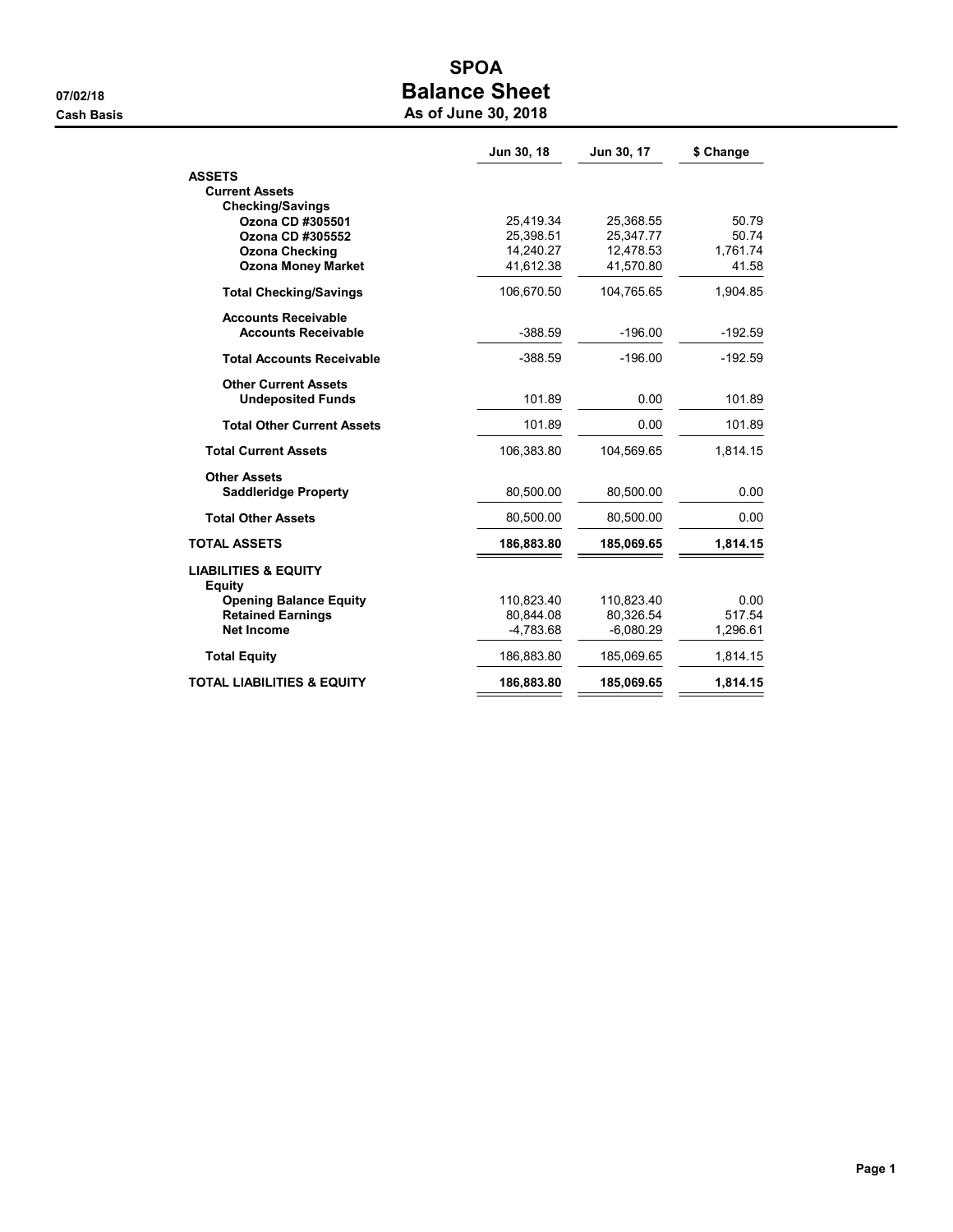### 10:13 AM Saddleridge Property Owners Association 07/02/18 **Profit & Loss Budget vs. Actual** Cash Basis January through June 2018

|                                            | Jan - Jun 18 | <b>Budget</b> |
|--------------------------------------------|--------------|---------------|
| <b>Ordinary Income/Expense</b>             |              |               |
| Income                                     |              |               |
| <b>Assessment Increase</b>                 | 0.00         | 0.00          |
| <b>Clubhouse Usage Fee</b>                 | 125.00       | 300.00        |
| <b>HOA Dues Collected</b>                  | 5,861.89     | 960.00        |
| <b>Interest Assessed Fees</b>              | 17.66        | 0.00          |
| <b>Interest Income</b>                     | 76.37        | 75.00         |
| <b>Resale Cert. Fee</b>                    | 350.00       | 300.00        |
| <b>Transfer Fees</b>                       | 450.00       | 300.00        |
| <b>TXFR from Savings</b>                   | 0.00         | 0.00          |
| <b>Uncategorized Income</b>                | 0.00         | 0.00          |
| <b>Total Income</b>                        | 6,880.92     | 1,935.00      |
| <b>Expense</b>                             |              |               |
| <b>Accounting</b>                          |              |               |
| <b>Accounting-Bookkeeper</b>               | 1,110.00     | 1,050.00      |
| <b>Accounting-CPA</b>                      | 0.00         | 0.00          |
| <b>Accounting - Other</b>                  | 0.00         | 0.00          |
| <b>Total Accounting</b>                    | 1,110.00     | 1,050.00      |
| <b>Annual Septic Contract</b>              | 245.00       | 250.00        |
| <b>Bank Charges</b>                        |              |               |
| <b>Check Printing</b>                      | 0.00         | 0.00          |
| <b>Safe Deposit Box</b>                    | 40.00        | 40.00         |
| <b>Service Charges</b>                     | 0.00         | 0.00          |
| <b>Bank Charges - Other</b>                | 0.00         | 0.00          |
| <b>Total Bank Charges</b>                  | 40.00        | 40.00         |
| <b>CD Income Transfer</b>                  | 0.00         | 0.00          |
| <b>Clubhouse Expenses</b>                  |              |               |
| Cleaning                                   | 200.00       | 300.00        |
| <b>Cleaning Supplies</b>                   | 0.00         | 48.00         |
| <b>Furnishings</b>                         | 923.48       | 0.00          |
| <b>Garbage Bags</b>                        | 0.00         | 0.00          |
| <b>Heating and AC</b>                      | 0.00         | 0.00          |
| <b>Insurance</b>                           | 0.00         | 0.00          |
| Lighting                                   | 0.00         | 24.00         |
| <b>Maintenance Labor</b>                   | 0.00         | 600.00        |
| Misc                                       | 0.00         | 90.00         |
| <b>Outside Lighting</b>                    | 0.00         | 0.00          |
| <b>Paint</b>                               | 0.00         | 0.00          |
| <b>Pest Control</b>                        | 205.68       | 210.00        |
| <b>Plumbing Repairs</b>                    | 232.79       | 150.00        |
| Repairs                                    | 0.00         | 0.00          |
| <b>Septic Cleaning and Service</b>         | 0.00         | 0.00          |
| Trash                                      | 207.40       | 190.00        |
| <b>Wellhouse Expenses</b>                  | 0.00         | 72.00         |
| <b>Clubhouse Expenses - Other</b>          | 0.00         | 0.00          |
| <b>Total Clubhouse Expenses</b>            | 1,769.35     | 1,684.00      |
| <b>Dues and Subscriptions</b>              | 0.00         | 25.00         |
| <b>Dues Refund</b>                         | 0.00         | 0.00          |
| <b>Food for Saddleridge Meetings</b>       |              |               |
| <b>Food for Annual BBQ</b>                 | 835.44       | 500.00        |
| <b>Neighborhood Watch</b>                  | 0.00         | 1.00          |
| Food for Saddleridge Meetings - Other      | 0.00         | 0.00          |
| <b>Total Food for Saddleridge Meetings</b> | 835.44       | 501.00        |
| Improvements                               |              |               |
| <b>Chairs</b>                              | 0.00         | 60.00         |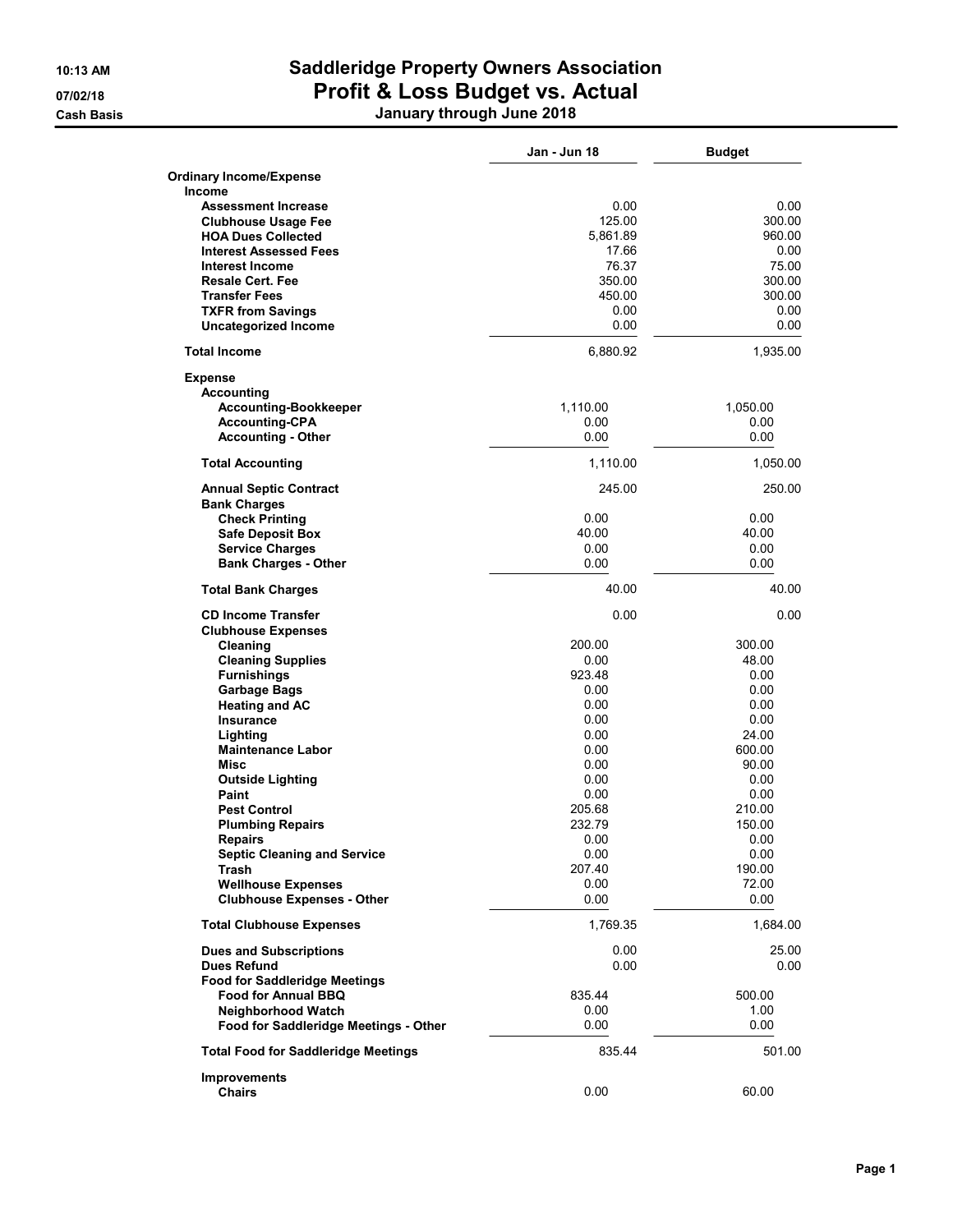### 10:13 AM Saddleridge Property Owners Association 07/02/18 **Profit & Loss Budget vs. Actual** Cash Basis January through June 2018

|                                                            | Jan - Jun 18 | <b>Budget</b> |
|------------------------------------------------------------|--------------|---------------|
| Landscaping                                                |              |               |
| <b>Entrance</b>                                            | 0.00         | 0.00          |
| Hardscape                                                  | 0.00         | 0.00          |
| Lighting                                                   | 0.00         | 60.00         |
| Plan                                                       | 0.00         | 0.00          |
| <b>Plants</b>                                              | 0.00         | 0.00          |
| Preparation                                                | 0.00         | 0.00          |
| Water                                                      | 0.00         | 0.00          |
| <b>Landscaping - Other</b>                                 | 0.00         | 0.00          |
| <b>Total Landscaping</b>                                   | 0.00         | 60.00         |
| Lights                                                     | 0.00         | 90.00         |
| Other                                                      | 0.00         | 60.00         |
| <b>Tables</b>                                              | 0.00         | 30.00         |
| <b>Wellhouse Improvements</b>                              | 0.00         | 60.00         |
| <b>Improvements - Other</b>                                | 0.00         | 0.00          |
| <b>Total Improvements</b>                                  | 0.00         | 360.00        |
| <b>Insurance-HOA Liability</b>                             | 752.00       | 750.00        |
| Insurance, D&O                                             | 3.057.00     | 3,101.00      |
| <b>Lawn Maintenance</b>                                    | 660.00       | 1,080.00      |
| <b>Legal-Attorney Fees</b>                                 | 0.00         | 0.00          |
| <b>Mailings</b>                                            | 128.00       | 120.00        |
| <b>Misc</b>                                                | 0.00         | 0.00          |
| <b>Miscellaneous</b>                                       |              |               |
| <b>ACC Office Supplies</b>                                 | 0.00         | 60.00         |
| <b>Check Printing Charge</b>                               | 0.00         | 0.00          |
| Copying                                                    | 0.00         | 30.00         |
| <b>Garbage Bags</b>                                        | 0.00         | 0.00          |
| Gifts                                                      | 0.00         | 0.00          |
| <b>Legal Records</b>                                       | 0.00         | 60.00         |
| <b>Office Supplies</b>                                     | 0.00         | 72.00         |
| Plaque                                                     | 0.00         | 0.00          |
| <b>Printer Cart.</b>                                       | 0.00         | 0.00          |
| <b>Software</b>                                            | 0.00         | 0.00          |
| <b>Website Domain</b>                                      | 0.00         | 0.00          |
|                                                            | 0.00         | 0.00          |
| <b>Website Hosting Fee</b><br><b>Miscellaneous - Other</b> | 0.00         | 0.00          |
| <b>Total Miscellaneous</b>                                 | 0.00         | 222.00        |
| <b>Neighborhood Watch</b>                                  | 89.38        | 0.00          |
| <b>PEC Electricity</b>                                     | 884.70       | 840.00        |
| <b>Reconciliation Discrepancies</b>                        | 0.06         | 0.00          |
| Taxes                                                      |              |               |
|                                                            | 2,093.67     | 2,000.00      |
| <b>Uncategorized Expenses</b>                              | 0.00         | 0.00          |
| <b>Webmaster Fees</b>                                      | 0.00         | 0.00          |
| <b>Webpage Fees</b>                                        | 0.00         | 0.00          |
| <b>Total Expense</b>                                       | 11,664.60    | 12,023.00     |
| <b>Net Ordinary Income</b>                                 | $-4,783.68$  | $-10,088.00$  |
| <b>Other Income/Expense</b>                                |              |               |
| <b>Other Expense</b><br><b>BadChecks</b>                   | 0.00         | 0.00          |
| <b>Total Other Expense</b>                                 | 0.00         | 0.00          |
| <b>Net Other Income</b>                                    | 0.00         | 0.00          |
|                                                            |              |               |
| Net Income                                                 | $-4,783.68$  | $-10,088.00$  |